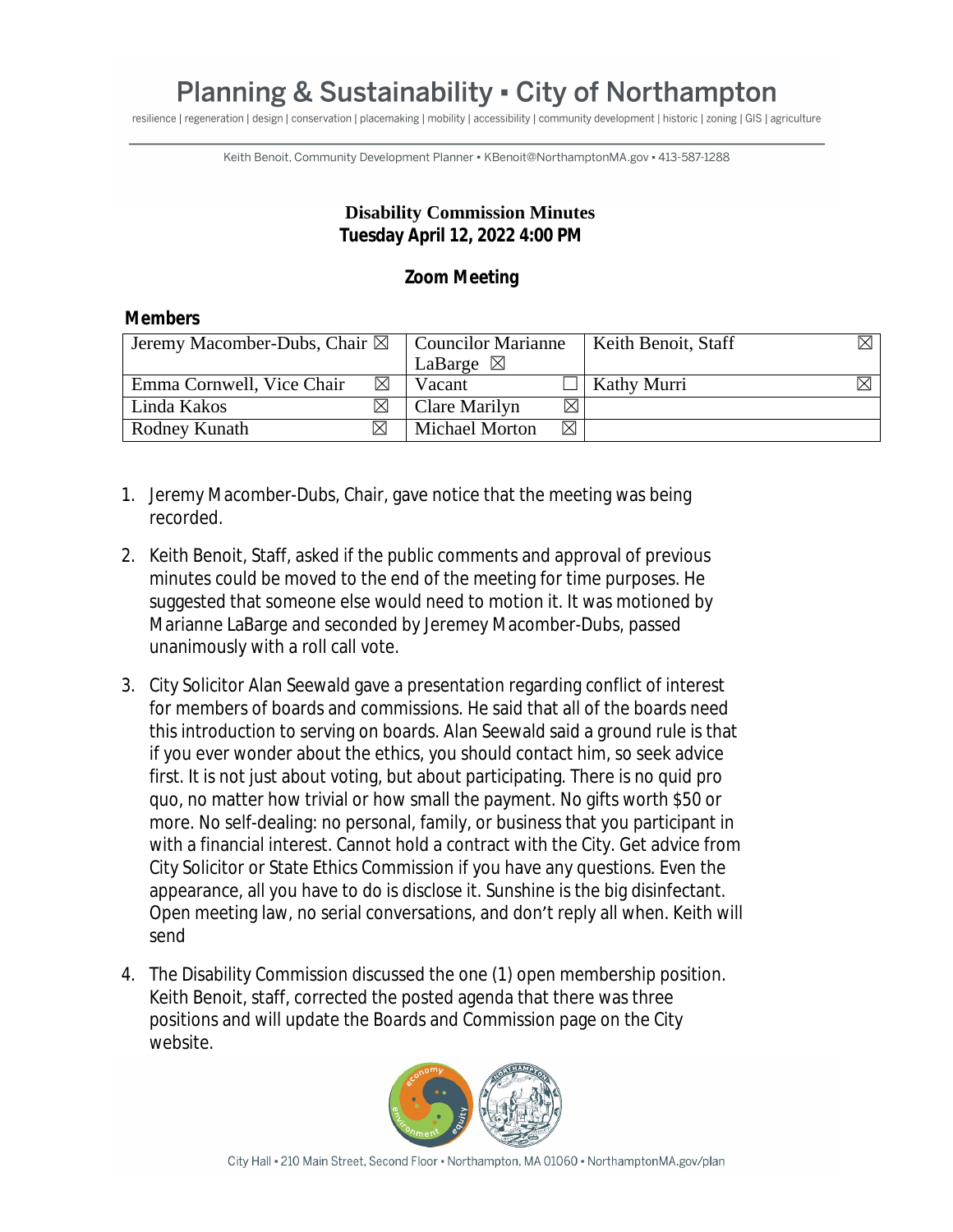- 5. Keith Benoit, Planning & Sustainability staff asked the Disability Commission if they know of any intersections that need audible signals (for people who are visually impaired. Members said that the intersections of Ryan Road and Florence Road, and Market Street and Main. Elm St and West St. Main St and State St. Main St / New South St.
- 6. He also gave updates on the soft surface Rocky Hill Accessible Trail that Planning & Sustainability is working to make more accessible. They ordered 400 docks to go over the wetlands to make a stream and some ecologically diverse areas more accessible. They will use very similar gravel treatment that was used in Leeds.
- 7. Input was asked by the Disability Commission regarding the design of the trails:
	- Should the City use a metal edge to the trail (such as The Community Builders has on their trail on Ford Crossing to their building at 140 Olander Drive, Village Hill) **OR** without a metal edge (such as we had in Leeds until we paved that trail)? A metal edge adds cost, and therefore the trail cannot be as long, but it provides a clear edge to the trail allowing a narrower trail and better tactile warnings for people with canes.
	- Do we make it four feet wide, with passing locations from time to time, **OR** five foot wide with no passing locations? Wider is nice and provides more of a buffer against vegetation coming in, but requires a shorter distance because of the cost.
	- General Comments: The wider the better, for passing and if you have someone with you, can walk with you. The grass could grow over the edge. No comments on the metals edge.
- 8. The Disability Commission discussed writing op-eds in the newspaper. Jeremy Macomber-Dubs said that Michael Morton had suggested writing op-eds for the newspaper. Michael Morton said that someone who knows more about it should be the one who writes it. Emma Cornwell, Councilor LaBarge suggested that the Disability Commission could use the website or put it on the agenda. Jeremy Macomber-Dubs said he would help, but could not write them all. Jeremey Macomber, Emma Cornwell passed unamiouslyby to reach out to the Gazette and see about putting.
- 9. Public Comments
	- Meg Bandarra, Director of Friends of Northampton Trails, urge OPS to have a public meeting to discuss design. Concerns for public parking, length of trail, accessibility, COVID social distancing.